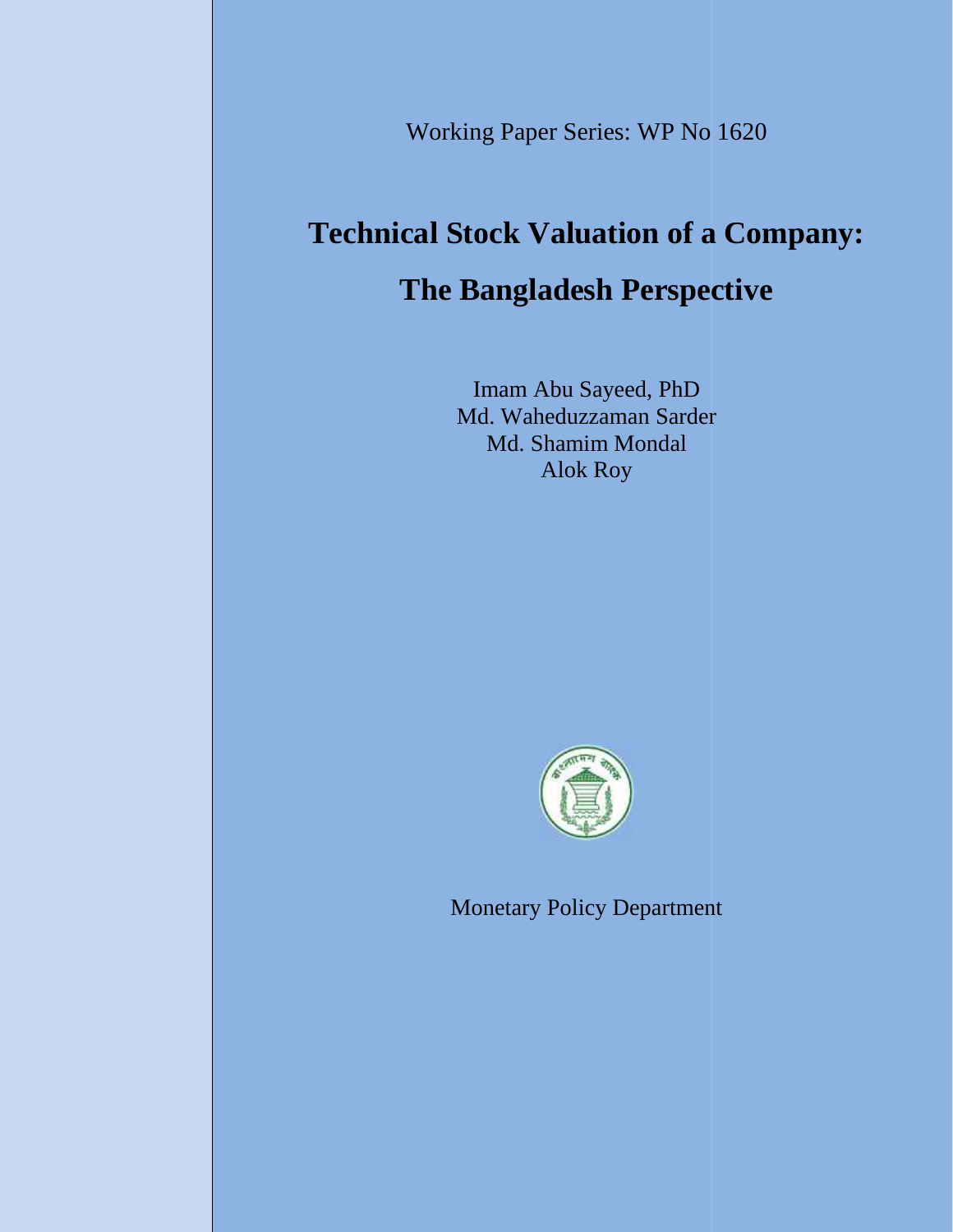# Technical Stock Valuation of a Company: The Bangladesh Perspective

Imam Abu Sayeed, PhD<sup>1</sup> Md. Waheduzzaman Sarder Md. Shamim Mondal Alok Roy

#### **Abstract**

The paper describes the relationship between risk and expected return and determination of risk free rate in valuation of a stock. The stock pricing says that the expected return of a security equals the rate on a riskfree security plus a risk premium. If this expected return does not meet or beat the required return, then the investment should be taken carefully considering the growth potential of the stock. Using the stock price of a company, ACI, and all share price index of Dhaka Stock Exchange (DSE) we can compute the expected return. If the average risk-free rate of 91-day government treasury bill is 7 percent, the beta (risk measure) of the stock is 1.14 and the average expected market return over the period is 10 percent, the stock expected return is 10.42 percent (7 percent +1.14(10 percent -7 percent)). Here the risk premium is 3.42 percent. In evaluating the ACI stock we have used the OLS method considering the unit root and other tests of significance. The time path of risk free rate is impacted by market trends. BB prudently maintains the volatility of the risk free rate using its instruments. The risk free rate has a role to maintain a tradeoff with the funds between banks and the capital market. This paper analyzes the risk free rate, risk premium, and related variables to evaluate the stock in order to maintain financial stability.

#### JEL Classification: C58, D53, E58 and F47

Keywords: Financial econometrics**,** financial market, central bank, policies, and model application

#### **1. Introduction**

Determination of risk free rate of 91-day government treasury bill is crucial, which is basically impacted by inflation trend in the country. Inflation rate is also used as underlying factor in determining interest rate and exchange rate in Bangladesh. The average inflation rate during 1994 to 2014 is 6.64 percent with a peak of 12.71 percent in December 1998 and a record low -0.02 percent in December 1996. Inflation reached at 10.96 percent in February 2012 starting from as low as 2 percent in 2001. Rise and fall in inflation rate does not immediately impact the banks deposit and lending interest rate due to stickiness or inelasticity of interest rate comparing inflation rate. Usually banks are followed average inflation rate (6.64 percent) rather using extreme high (12.71 percent) or low (-0.02 percent) in determining risk free rate, deposit and lending rate and exchange rate in Bangladesh. High CRR and SLR in reserve money (RM) are also contributed to follow the historical average rate of inflation calculation in determining risk free rate in Bangladesh. Prevailing fixed deposit (term deposit) rate for six months tenor 12.50 percent is ample to attract local currency and foreign funds in the banking system. Bangladesh observed stable money demand function with limited short term fluctuation and long run convergence. Dhaka inter-bank offered rate (DIBOR) is calculated for near term and far term settlement accepting rational expectation. Surge in inter-bank call money rate is addressed using Open Market Operation (OMO) of BB. To reduce the currency growth and mobilize

<sup>&</sup>lt;sup>1</sup> The authors are Deputy General Manager (Research), Joint Director (Research), Deputy Director (Research) and Assistant Director (Research) of Monetary Policy Department, Bangladesh Bank respectively. Views expressed in this paper are authors' own and do not necessarily reflect those of Bangladesh Bank. The authors are grateful to Biru Paksha Paul and Md. Akhtaruzzaman for their thoughtful contribution. Comments are most welcome to imam.sayed@bb.org.bd, waheduzzaman.sarder@bb.org.bd.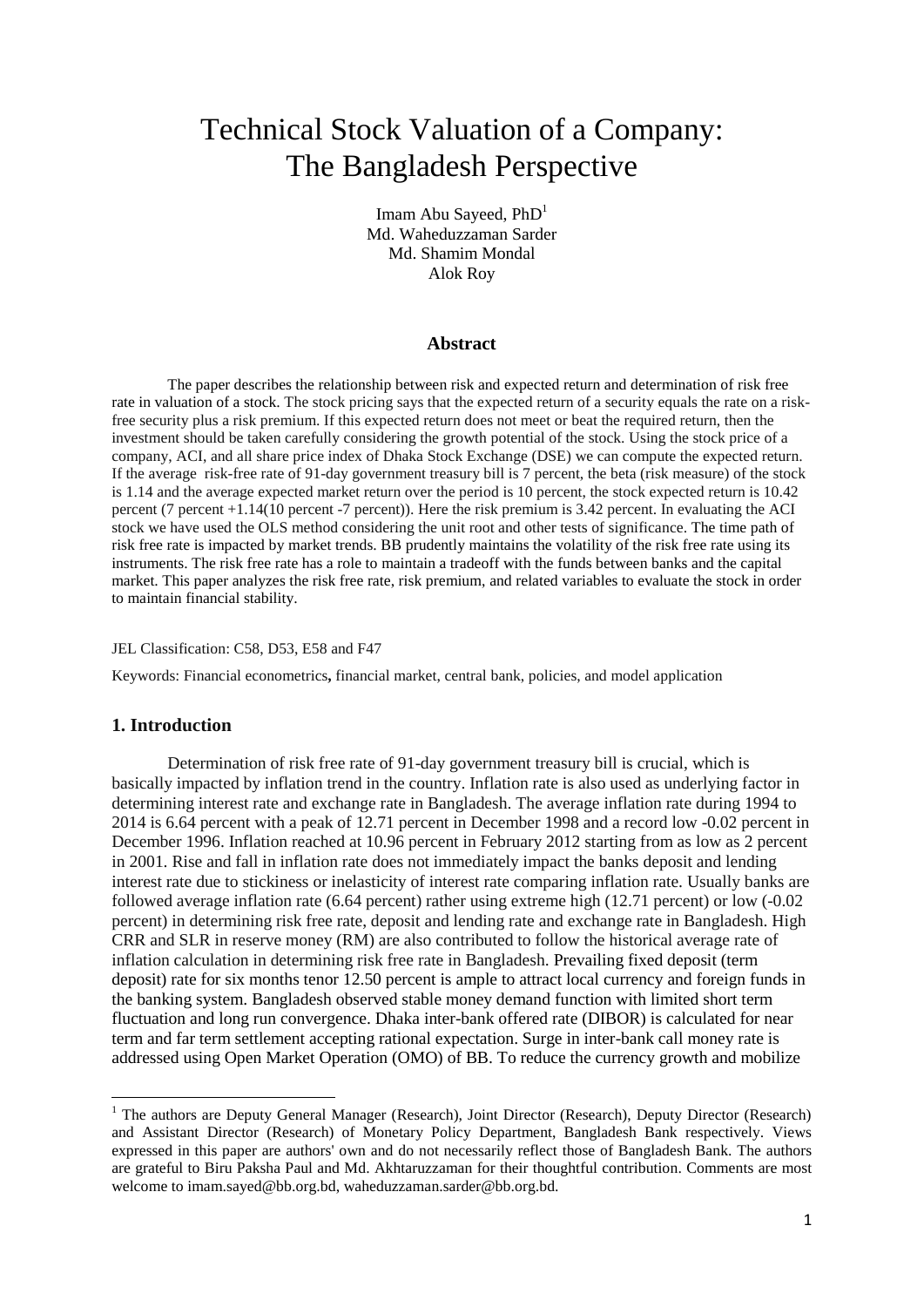the marginal savings risk free instrument of Directorate of National Savings (DNS) has role in Bangladesh. Exercise reveals that comparing India and Pakistan DNS rates is higher comparing average inflation rate in the country. However considering average inflation rate and discussed sectoral development average expected market is assumed at 10 percent level along with 7 percent of risk free rate allowing short term market fluctuation. The regression result suggests that the beta (risk measure) of the ACI stock is 1.4. The ACI is over performed comparing the market. All this helps to evaluate the ACI stock expected return at 11.20 percent level, which is robust comparing the long term investment perspective. Cochrane and Hansen (1992) have suggested that fluctuation in stock prices can be explained by time-varying discount rates and future excess returns. Cochrane and Hansen (1992) also pointed out by using an alternative methodology to decompose the variability of stock prices also found the variability of excess return to be more important than the variability of dividend growth.

#### **2. Objective of the study**

To understand and examine the underlying factors of an investment decision in a stock market and related economic factors affecting the stock price valuation and direction toward financial stability is the concern of this study.

#### **3. Investigative Methodology**

Judgmental and econometrics exercise have been pursued in analyzing theoretical and practical issues related to stock price valuation from multidimensional perspective for maintaining financial stability.

## **4. Discussion**

The remainder of the paper is organized as follows: Section 5 reviews the literature survey in details considering elements of stock price evaluation and financial stability. Section 6 analyzes the evaluation of ACI stock price. Determinants of risk free rate and financial stability issues are described in Section 7. Section 8 concludes with suggestions and policy interactions.

#### **5. Literature Review**

The major implication of the model is that the expected return of an asset will be related to a measure of risk for that asset knows as beta according to Sharpe et.al (1999). Bhatti, M. H. (2010) has been concluded that the CAPM is not supportive in high risk securities, it is only supportive in low risk securities and CAPM is not valid in Pakistan Stock Market. Because CAPM in most of the years give results of expected return totally different from the actual returns. In this test 60 samples of the different companies were taken and out of 360 only 28 results were supportive and show the accuracy of CAPM. While in the study of Bangladesh the Capital Asset Pricing Model (CAPM) is strongly supportive in Bangladesh stock market in reference to Baten, M. M. (2006).

Market inefficiency is the major drawbacks for developing countries like Bangladesh where the regulatory system and information transparency is not certainly proficient to get the confidence of the investors and provide the sufficient basis for analyzing the data without anomalies. Evidences found that the stock markets of Bangladesh are weak form inefficient pointed out by Moberek, A., Keasey, K. (2000 ). Sometimes it is assumed that to some extent stock markets of Bangladesh are weak form efficient. In this paper it was tried to analyze what are the influence of some micro economic factor such as net asset value per share, dividend percentage and earnings per share on the equity return of bank leasing and insurance companies of Bangladesh? Stock prices have a significant positive effect on long term money demand and its omission can lead to serious misspecification in the money demand function in both short and long term elaborated by Baharumshah et.al (2009).

Rahman et.al (2006) it their article an attempt has been made to investigate and done an empirical study where the CAPM is still alive in DSE with the consideration of two more variables.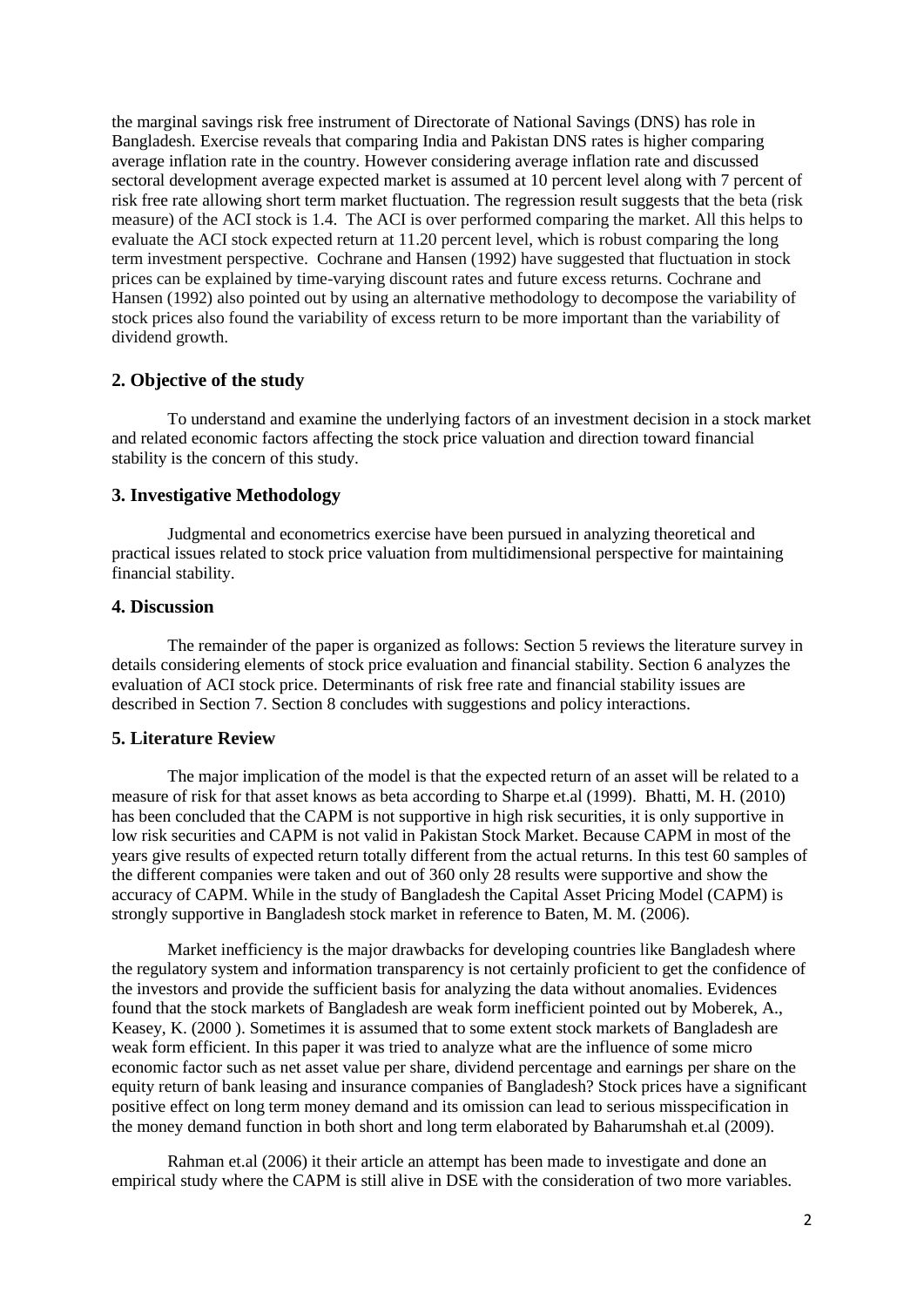This study also attempts to take into account whether the Fama-French`s CAPM model is applicable in Bangladesh DSE with the consideration not only the beta factor but also the factors such as book to market value and size (market capitalization and sales), involve to determine the stock return in an emerging market like Bangladesh and minimize the gap between theoretical and empirical studies. Girard and Rahman (2007) suggest use a multifactor CAPM model to investigate whether country investable risk drives cross-sectional expected returns in investable emerging market stocks in addition to established firm-specific risk components such as beta, size, and price-to-book-value ratio. LeRoy and Porter,(1981) and Shiller(1981) found that under the assumption of constant discount factor stock prices were too volatile with movement in future dividends. The decomposition of stock price movement is very sensitive to what assumption is made about the presence of permanent changes in either real dividend growth or excess stock return mentioned by Wohar and Mark(2006).

#### **Data used:**

ACI monthly data ranging April, 2010- July, 2013 is captured in estimating beta value. DSE all share price index is used to capture the market sentiment. Starting point April, 2010 is considered to calculate the after share market slowed down effect of 2010. Later on July, 2013 new index was launched. These factors insist us to chose this data range.

#### **6. Evaluation of ACI stock price**

Recent developments in financial econometrics suggest the use of nonlinear time series structures to model the attitude of investors toward risk and expected return. For example, Cochrane and Hansen, (1992 ) have remarked that "a major contribution of the auto regressive conditional heteroskedasticity (ARCH) literature is the finding that apparent changes in the volatility of economic time series may be predictable and result from a specific type of nonlinear dependence rather than exogenous structural changes in variables."

Bera, A. K., and Higgins, M. L. (1993) have argued that "it is both logically inconsistent and statistically inefficient to use volatility measures that are based on the assumption of constant volatility over some period when the resulting series moves through time." In the case of financial data, for example, large and small errors tend to occur in clusters, i.e., large returns are followed by more large returns, and small returns by more small returns. This suggests that returns are serially correlated.

When dealing with nonlinearities, Campbell and MacKinlay (1997) make the distinction between: A. linear Time Series: shocks are assumed to be uncorrelated but not necessarily identically independent distributed (iid). B. nonlinear Time Series: shocks are assumed to be iid, but there is a nonlinear function relating the observed time series  $\{X_t\}_{t=0}$  and the underlying shocks,  $\{t\}_{t=0}$ .

However, considering the essence of ARCH model we have deployed OLS model to determine the fair price of an investment. We have tested the properties of OLS and found that our model is iid, which addressed the clustered errors and nonlinearities mentioned in ARCH model. Calculating the risky asset's rate of return using capital asset price pricing model (CAPM) can then be used to discount the investment's future cash flows to their present value and thus arrive at the investment's fair value. One can then compare the fair price with its market price. If the price estimate is higher than the market's, one can consider the stock may move lower. If the price estimate is lower, it could consider the stock to be overvalued. Using the ACI stock price and DSE all share price index we can compute the expected return. If the average risk-free rate of 91-day government treasury bill is 7 percent, the beta (risk measure) of the stock is 1.14 and the average expected market return over the period is 10 percent, the stock expected return is 10.42 percent (7 percent +1.14(10 percent -7 percent)). Here the risk premium is 3.42 percent. Literature survey shows the average ROE is around 6.00 percent in Bangladesh comprising good performing and shocking performing stock.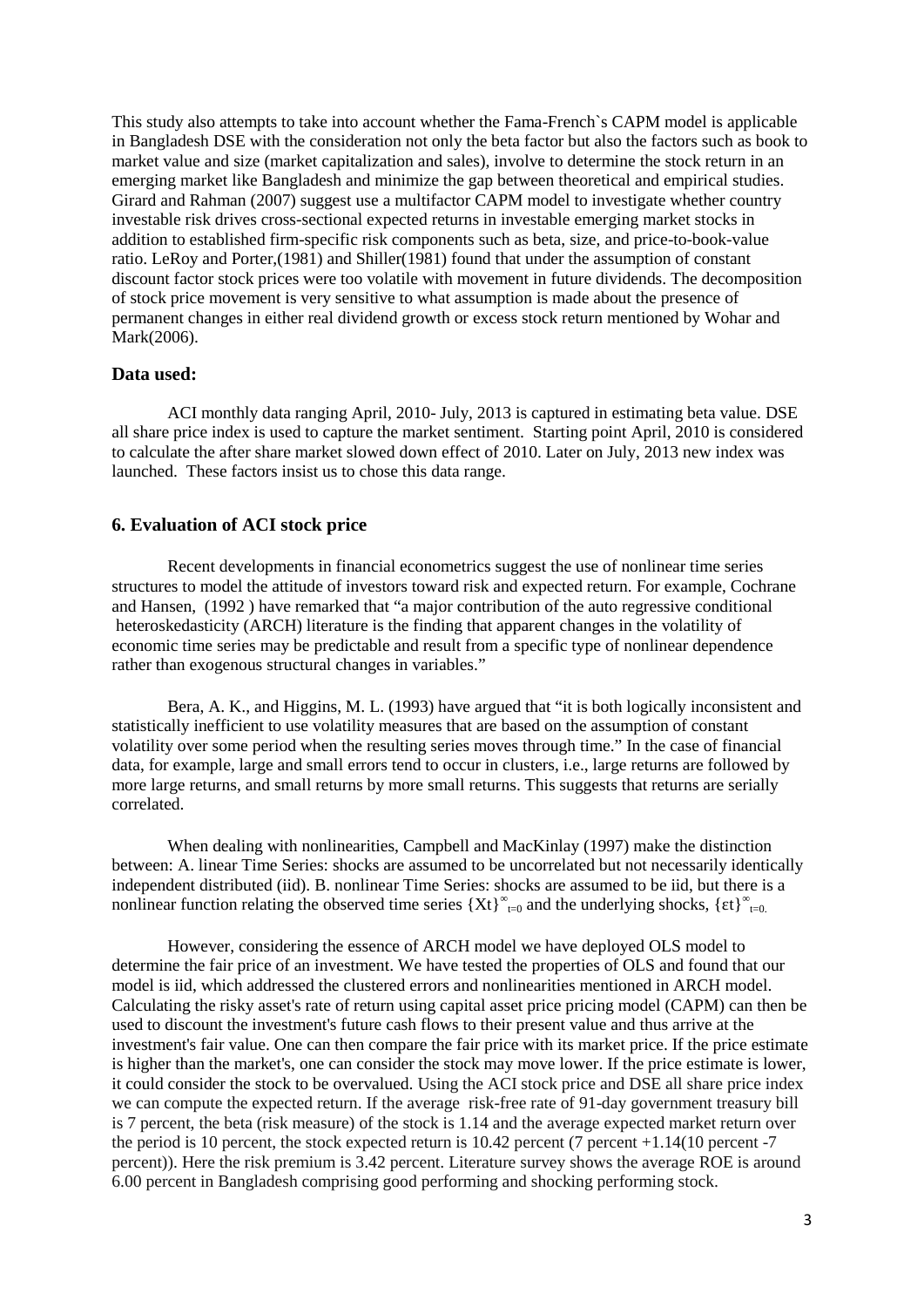The paper describes the relationship between risk and expected return and determination of risk free rate in valuation of a stock. The stock pricing says that the expected return of a security The paper describes the relationship between risk and expected return and determination of<br>risk free rate in valuation of a stock. The stock pricing says that the expected return of a security<br>equals the rate on a risk-fre beat the required return, then the investment should be taken carefully considering the growth potentiality of the stock.

The beta of ACI indicates that it is over performed compare to market (DSE) in terms of beta coefficient of ACI, which 1.14 percent. It may be noted that the ACI stock has been randomly choosing in this exercise. So ACI choice is free from biasness. ACI and DSE regression is significant at less than 1 percent level. Standard error is the root of variance. Dividing DSE coefficient with the standard error we get the t-Statistic. The value of t-Statistic is 5.18 shown in Table-2. Here, in the model the F-statistic is high (26.83). The adjusted  $R^2$  value (0.40) is less than  $R^2$  value (0.41). These tests suggest that there is no autocorrelation problem in the ACI (dependent) and DSE (independent) model. However, theoretically increase in risk free rate and CPI has negative relation with ACI stock price. The rise in interest rate will increase the bank deposit rather investing money in individual stock. The movement of ACI and DSE can be seen in Figure 1. The variance of ACI is higher comparing DSE resulting higher risk-return relationship. beat the required return, then the investment should be taken carefully considering the growth<br>potentiality of the stock.<br>The beta of ACI indicates that it is over performed compare to market (DSE) in terms of bet<br>coeffic Stock The rise in interest rate will increase in risk free rate and CPI has negative relation with ACI stock<br>The rise in interest rate will increase the bank deposit rather investing money in individual<br>The movement of ACI



Figure 1: Movement of ACI Stock Price and DSE Index

Source: Dhaka Stock Exchange, 2015

Additional incorporation of variables such as risk free rate, CPI, gold price and petroleum price increased the ACI beta at 1.24 percent (Table-3) with higher volatility. But the P-value in the price increased the ACI beta at 1.24 percent (Table-3) with higher volatility. But the P-value in the multiple regression model is higher than 10 percent level. In this regard I have tested pair-wise multicoliarity. It may be noted that multicolliniarity is a sample phenomenon. Presence of mulicolliarity may be increased the P-value more than 10 percent level. But the multicollinarity test model suggests (Table-1) the correlation coefficient of the DSE, T Bill, CPI, gold and petroleum is less than 50 percent level. So there is no multicolliniarity issue in increasing p-value. Higher pair-wise correlation impact the variance inflated function (VIF) resulting lower t-Statistic. But the t-Statistic is higher only in case of DSE and ACI relationship. In other cases the t-Statistic is less than 2. The pvalue for each term tests the null hypothesis that the coefficient is equal to zero (no effect).

A low p-value  $(< 0.05$ ) indicates that I can reject the null hypothesis. In other words, a predictor that has a low p-value is likely to be a meaningful addition to my model because changes in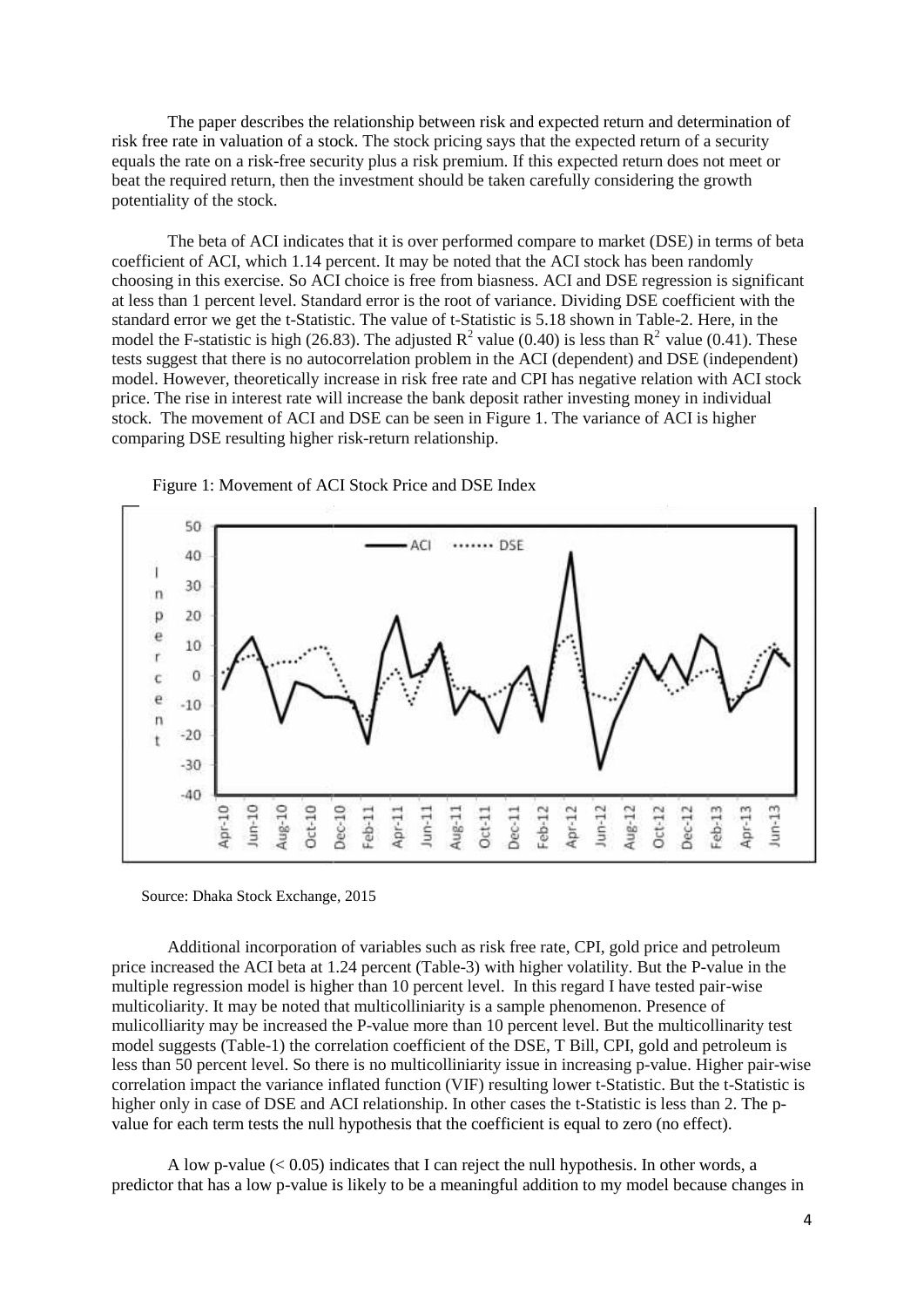the predictor's value are related to changes in the response variable. Conversely, a larger (insignificant) p-value suggests that changes in the predictor are not associated with changes in the response. Apart from developed country's capital market the TBILL, CPI, gold and petroleum price has no impact on ACI stock pricing according to the conducted study and econometric analysis of the stipulated sample data set.

Drawing OLS regression model stating dependent and independent variables:

Y = β1+ Ui………………… (1) Y = β1+ β2X<sup>1</sup> + β3X<sup>2</sup> + β4X<sup>3</sup> + β5X<sup>4</sup> +β6X5+Ui………………… (2)

Here, dependent variable is ACI stock price denoted by Y and the independent variables are:  $X_1 = DSE$  all share price index;  $X_2 = Risk$  free rate of return;  $X_3 =$  Consumer Price index (CPI);  $X_4 =$ Gold Price and  $X_5$  = Petroleum Price.

|              | <b>DSE</b> | <b>TBILL</b> | <b>CPI</b> | Gold     | Petroleum |
|--------------|------------|--------------|------------|----------|-----------|
| <b>DSE</b>   |            |              |            |          |           |
| <b>TBILL</b> | 0.128      |              |            |          |           |
| <b>CPI</b>   | 0.234      | 0.148        |            |          |           |
| Gold         | 0.286      | 0.277        | 0.348      |          |           |
| Petroleum    | 0.149      | 0.301        | 0.136      | $-0.064$ |           |

Table-1 Correlation coefficient

Source: Authors' Calculation

#### Table-2: Empirical Results (ACI and DSE)

| <b>Variable</b> | Coefficient | tatistic | Probabilitv | F-statistic     |
|-----------------|-------------|----------|-------------|-----------------|
| <b>DSE</b>      | $\sim$<br>. | .794     | 0.0000      | 8259<br>20.8235 |

Source: Authors' Calculation

Table-3: Empirical Results (ACI and all variables under consideration)

| <b>Variable</b> | Coefficient | t-Statistic | <b>Probability</b> |
|-----------------|-------------|-------------|--------------------|
| <b>DSE</b>      | 1.2447      | 5.5122      | 0.0000             |
| T-Bill          | $-0.2318$   | $-1.0074$   | 0.3209             |
| <b>CPI</b>      | $-3.3427$   | $-1.7364$   | 0.0915             |
| Gold Price      | $-0.1081$   | $-0.0025$   | 0.9980             |
| Petroleum Price | 18.6000     | 0.6609      | 0.5131             |

F-statistic=6.5115

Source: Authors' Calculation

The bar diagram of ACI exhibits normal distribution pattern, which support to run OLS. ACI data exhibits normal distribution with Jarque-Bera 7.94 and provability 0.019. Chart of DSE data also demonstrated normal distribution.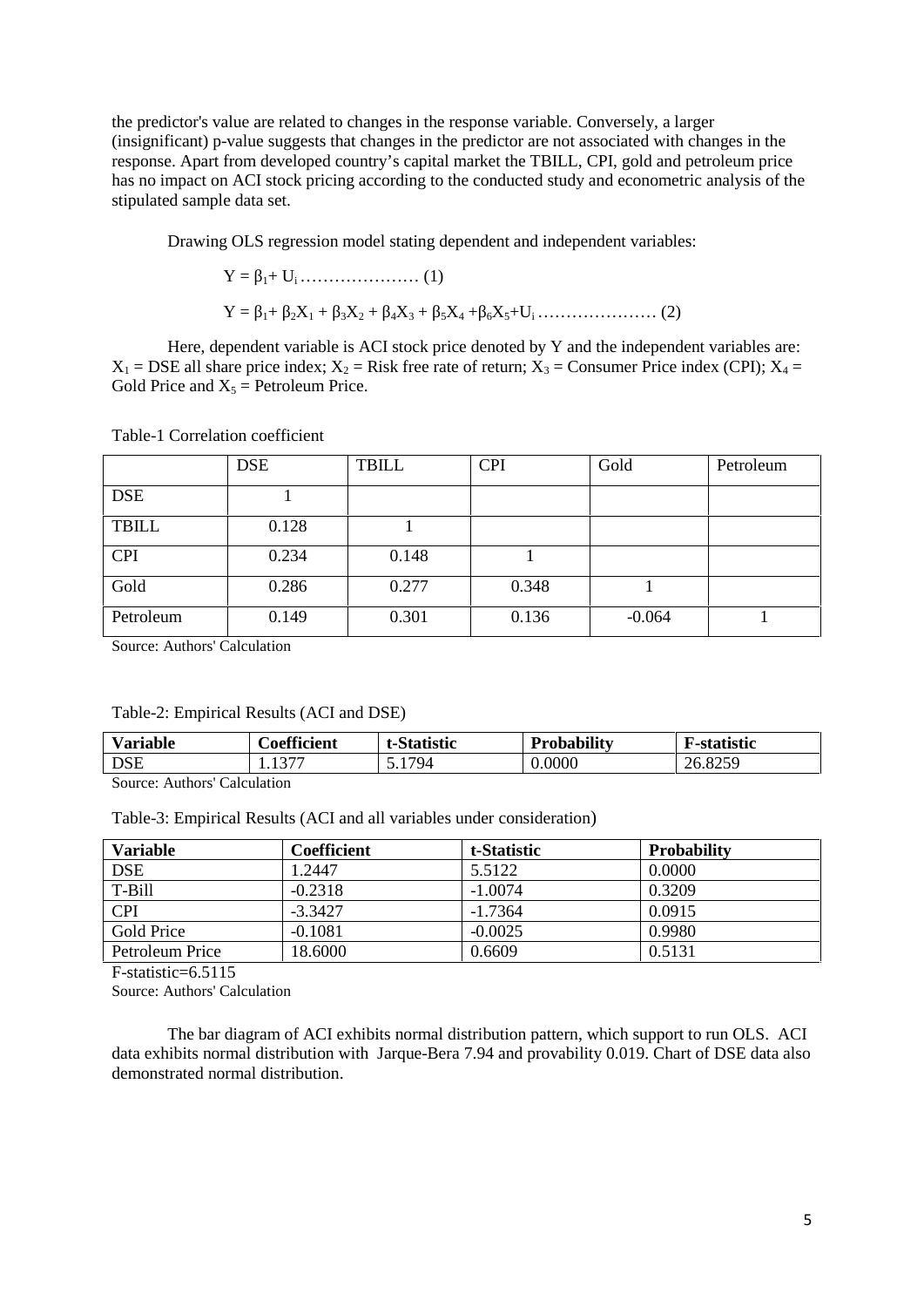#### **Capital market line (CML) diagram.**

The vertical axis (0 to Q) is theoretical illustration of expected market return (Figure 2). The horizontal line 0 to P is the measure of riskiness. The 0 to Rf is the return on 91-day government treasury bill return. The distance between A and Rf is the risk premium. The distance of 0 to A is the expected return. CML is the Capital Market Line.





#### **7. Determinants of risk free rate and financial stability issues**

Trends of call money rate, overall liquidity of the market and government finance need are the underlying factors of determination of risk free rate in Bangladesh. Theoretically rise in call money appreciate the Taka comparing foreign currency. Export, import and remittances are impacted by exchange rate. BB prudently maintains this rate bearing in mind the consequences of inflation and output. As a lender of last resort BB supply and mop-up the liquidity allowing market first in balancing liquidity. Considering interest rate, exchange rate, inflation and GDP growth BB use its instrument to attain the financial stability. Due to lack of secondary market banks are using yield curve rates for valuation of government securities in their book according to Sayed (2014). Development of secondary market using government securities will enhance the liquidity in the market in case of need. The outcome of BB's policy action can be shown in yield curve (Figure 3) shown next.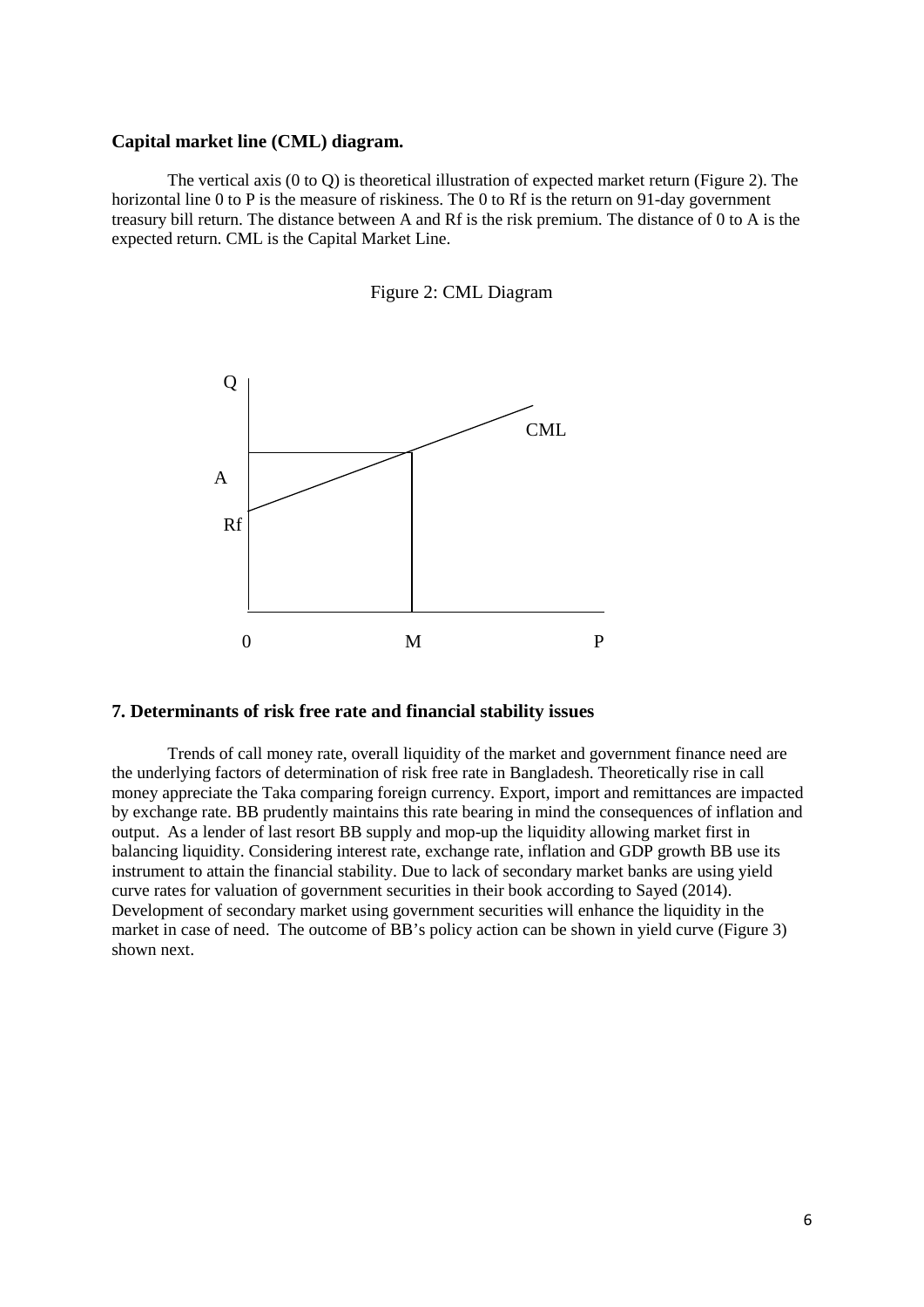

Figure 3: Yield curve on BB-bill, T-Bill and BGTB (as of Mar 31, 2015)

### **8. Conclusion with suggestions and policy interactions**

The deposit rate and lending rate of banks are determined using the risk free rate as an underlying factor. The average inflation rate and call money rate are contributed in arriving risk free rate and average market rate. Government savings instrument rates are also crucial in this regard. The ACI beta is calculated econometrically bearing in mind the elasticity of ACI stock price comparing Market (DSE). Expected return and growth potentiality of the company stimulate the stock valuation. Central bank role is crucial in determining risk free rate and stimulating informed investment decision in banks and capital market by the individuals.